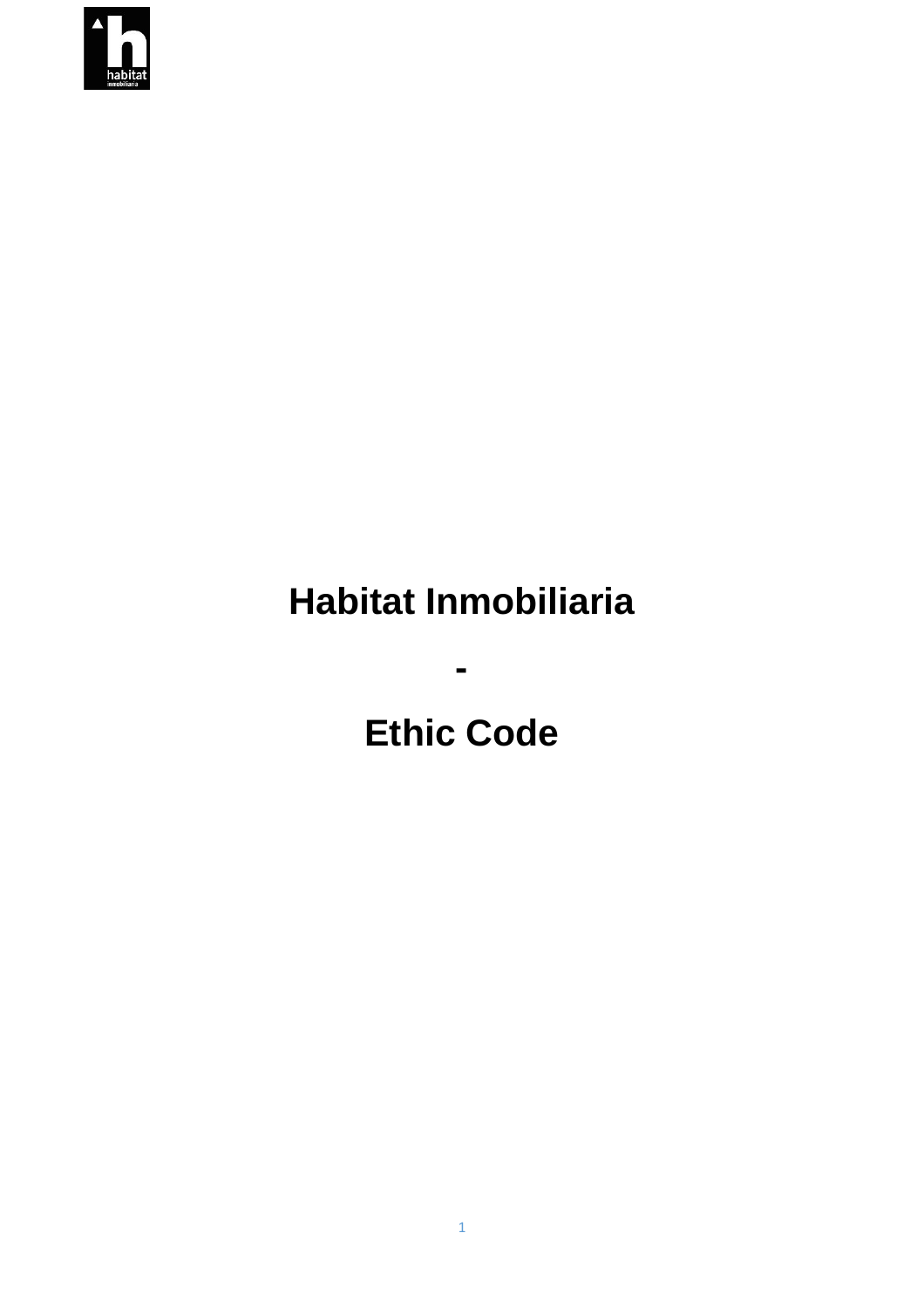

### **Table of Contents – Ethic Code**

| 5.7.- Inspection Actions Carried out by Official Institutions and Public Bodies |
|---------------------------------------------------------------------------------|
|                                                                                 |
|                                                                                 |
|                                                                                 |
|                                                                                 |
|                                                                                 |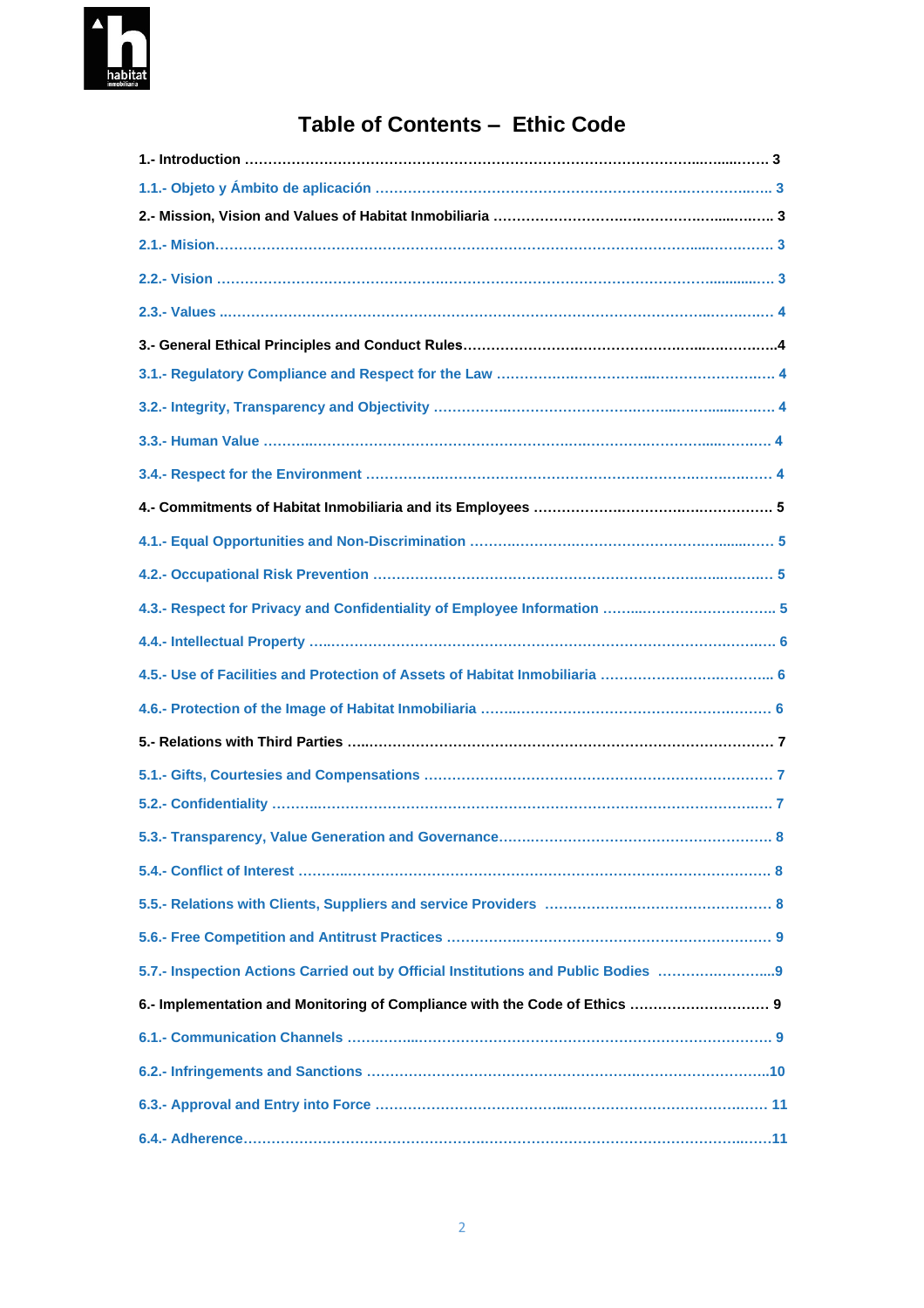

### **1.- Introduction**

#### **1.1.- Purpose and Scope**

The purpose of the present Code of Ethics is to establish the basic principles and standards of conduct that shall guide the professional and upright behaviour of all the people at Promociones Habitat, S.A.U. (employees, managers and directors), and its subsidiaries (hereinafter, referred to together as "**Habitat Inmobiliaria**").

This Code shall be complied with by all members of our Company.

Furthermore, we will request third parties, both suppliers and service providers, to comply with our Code of Ethics wherever considered appropriate due to the type of product or service provided. Accordingly, Habitat Inmobiliaria will not have business or commercial relations with entities whose Code of Ethics does not respect our ethical principles or do not accept our Code. Likewise, if any action undertaken by any of the mentioned third parties contravenes the principles stated in the present Code, Habitat Inmobiliaria may regard such action as a contractual default which may lead to a claim for damages or corrective measures including the termination of the contractual relation.

The ultimate meaning of our Code of Ethics is to consolidate the corporate culture and the brand image through our values and our good practices in all our areas for action.

Habitat Inmobiliaria will make this Code of Ethics available to every employee in order to ensure its common knowledge and observance, as established under the "Implementation and Monitoring" section of the present document.

### **2.- Mission, Vision and Values of Habitat Inmobiliaria**

Our 65 years of history and our more than 60.000 residential units delivered support the Mission, Vision and Values of Habitat Inmobiliaria and focus our strategy, activity and ethical behaviour:

#### **2.1.- Mission**

Our mission is to undertake real estate developments that fulfil an important social need, the need for housing, and that also allow us to generate sustainable value for our investors, clients, collaborators and employees, thanks to a quality product tailored to the demands and needs of our customers.

#### **2.2.- Vision**

The objective of Habitat Inmobiliaria is to be the leading real estate developer in the residential sector in Spain. We aspire to expand throughout the country, with the modest aim of doing things well, building on a professional model based on soliid principles and values, and on the systematisation and improvement of both product and processes.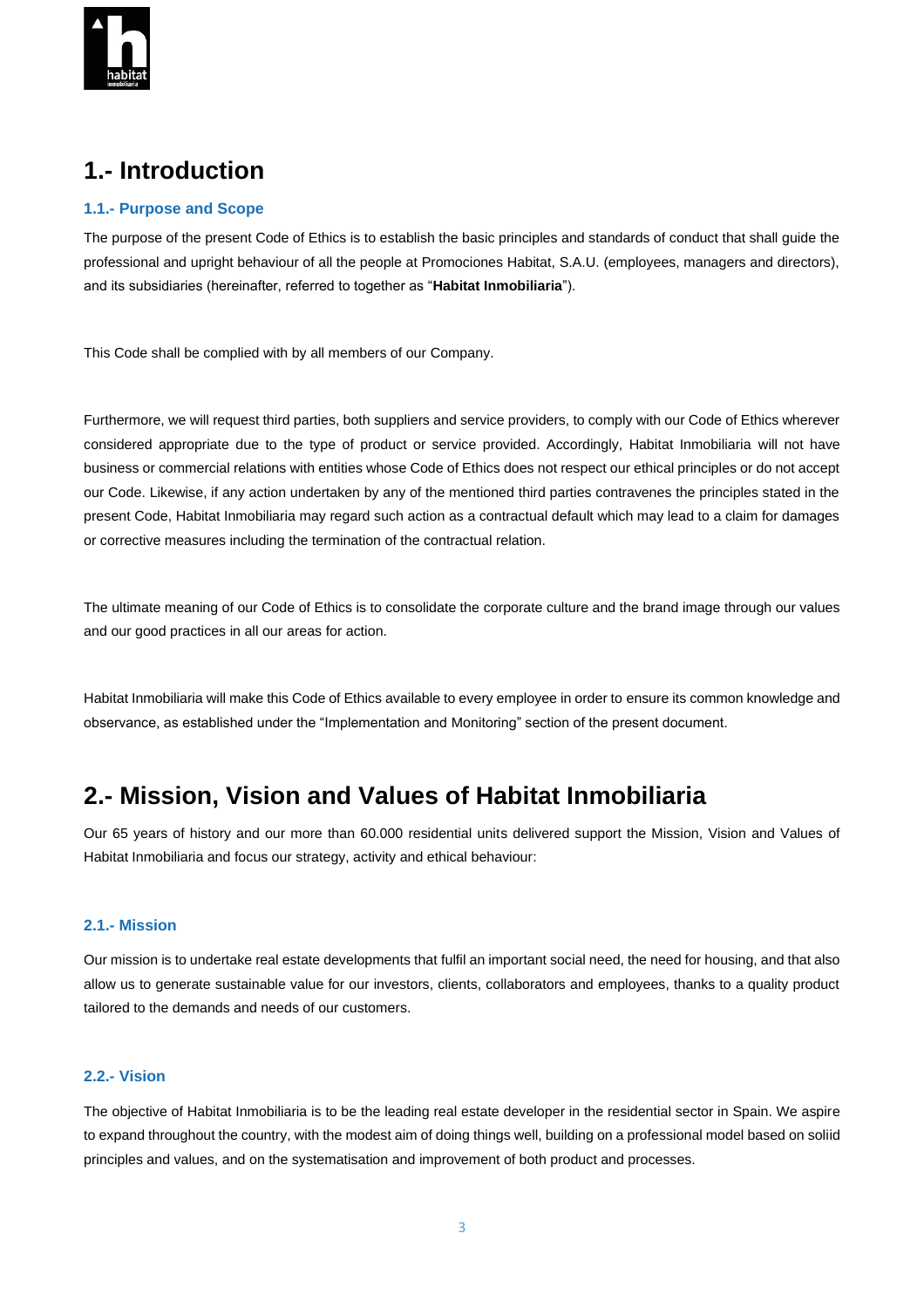

#### **2.3.- Values**

- ▲ Design, innovation and sustainability in our residential developments.
- **A** Prudence, rigour and realism in management.
- Integrity, honesty and transparency in our relationships with customers, collaborators and investors.

### **3.- General Ethical Principles and Conduct Rules**

Habitat Inmobiliaria lays the foundations of its business activity on its fundamental pillars: organisational ethical principles, good corporate governance, corporate social responsibility and the professional ethics of all the members of Habitat Inmobiliaria.

Our business and professional activity will be guided by the following basic principles at all times:

#### **3.1.- Regulatory Compliance and Respect for the Law**

As a main and basic rule, all of us at Habitat Inmobiliaria, in the exercise of our activities, shall strictly comply with the current legislation in order to ensure that our work is at all times developed as per our ethical foundations. Consequently, we will not intentionally take part in any illegal activity or in acts that result or may result in a damage for the reputation and image of the company.

#### **3.2.- Integrity, Transparency and Objectivity**

Activities at Habitat Inmobiliaria are undertaken in a honest, correct and responsible manner, with high ethics and professionalism, and with zero-tolerance to behaviours that are not in line with our principles.

The information offered by each of us will be rigorous, truthful, complete, timely and transparent in all our areas for action, in order to ease the decision-making process and we will not be unduly influenced by personal or third-party interests.

#### **3.3.- Human Value**

The business activity of Habitat Inmobiliaria is developed with respect for the human rights and civil liberties included in the Universal Declaration of Human Rights.

#### **3.4.- Respect for the Environment**

Habitat Inmobiliaria is actively and responsibly committed to environmental protection. We comply with the legal requirements and undertake our activities trying to minimize the negative impacts, where possible, and considering sustainable urban balance.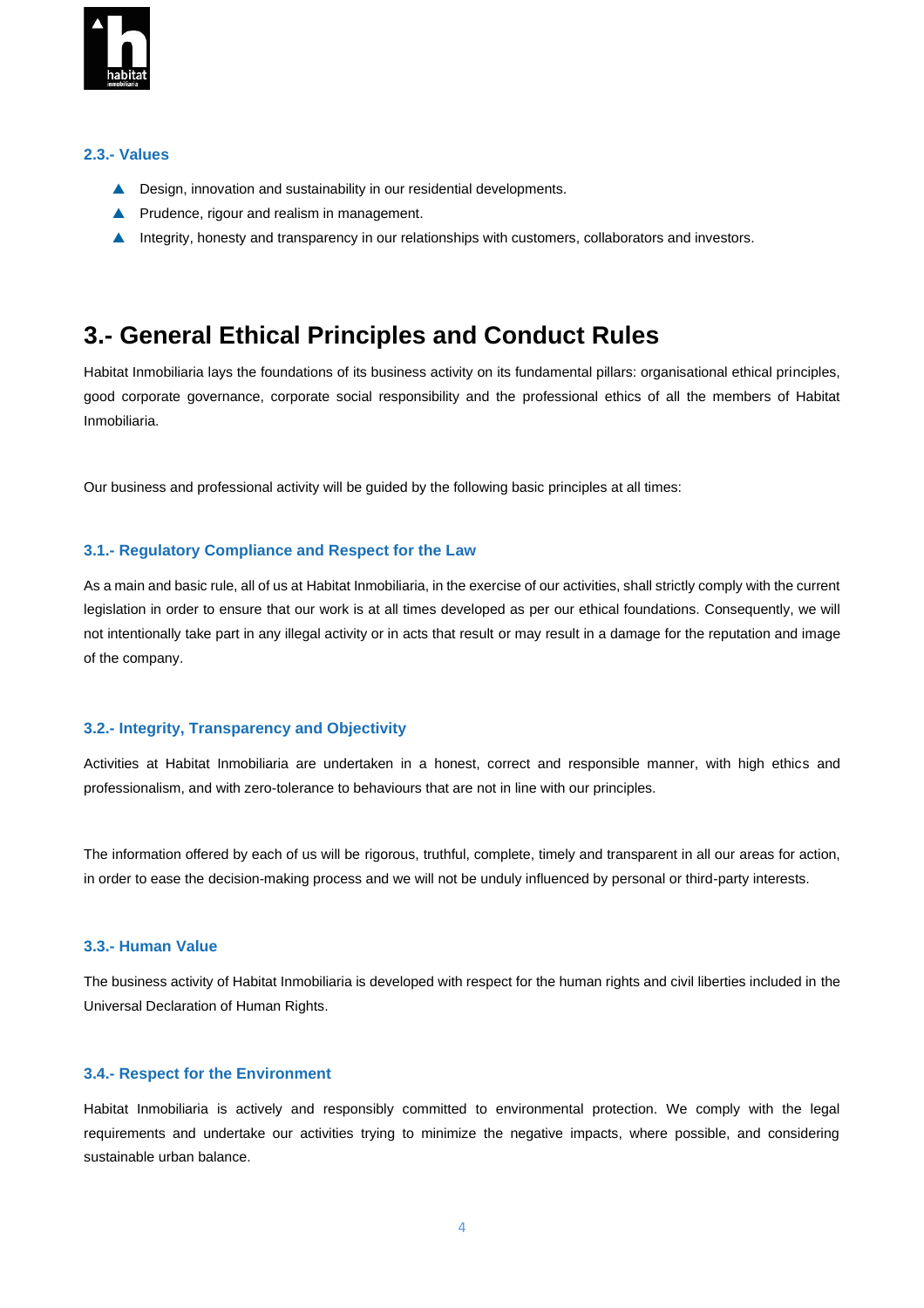

### **4.- Commitments of Habitat Inmobiliaria and its employees**

#### **4.1.- Equal Opportunities and Non-Discrimination**

Habitat Inmobiliaria considers equal treatment, non-discrimination and equal opportunities as basic principles for action in its recruitment, selection and career advancement processes in order to ensure, at all times, the non-discrimination on grounds of gender, race, origin, marital status or sexual orientation.

Any situation where a discriminatory attitude is stated or reported will be investigated, and where facts have been proved, the necessary actions for its settlement and sanction will be undertaken.

We will not tolerate any behaviour (whether from internal or external staff, customers or suppliers) that could be considered offensive to the dignity of an employee. Harassment, intimidation and lack of respect in any form will be considered unacceptable and will be prosecuted and sanctioned.

All employees, and especially those who perform duties as managers, will promote, at all times and at all professional levels, relations based on respect and collaboration in order to achieve a nice, respectful and positive work environment.

Anyone who witnesses a harassment situation or considers that is being harassed shall communicate the situation through the Reporting Channel in order to allow a strictly confidential investigation.

#### **4.2.- Occupational Risk Prevention**

Habitat Inmobiliaria will always provide a safe and stable work environment and is committed to the permanent update of occupational risk prevention measures and to the respect of the related applicable legislation in all the places where our business activities are developed.

Also, all employees are responsible for their strict compliance with the health and safety standards.

#### **4.3.- Respect for Privacy and Confidentiality of Employee Information**

Habitat Inmobiliaria is committed to using and requesting employees to provide only the necessary information for the business management, or the information that is legally required. Likewise, in order to preserve the confidentiality of data transmission (when necessary for business purposes and which will comply with applicable law) all necessary measures will be taken.

Habitat Inmobiliaria maintains the confidentiality of the information provided by its employees by implementing effective security measures in relation to the hardware and software that stores such information. Likewise, Habitat Inmobiliaria has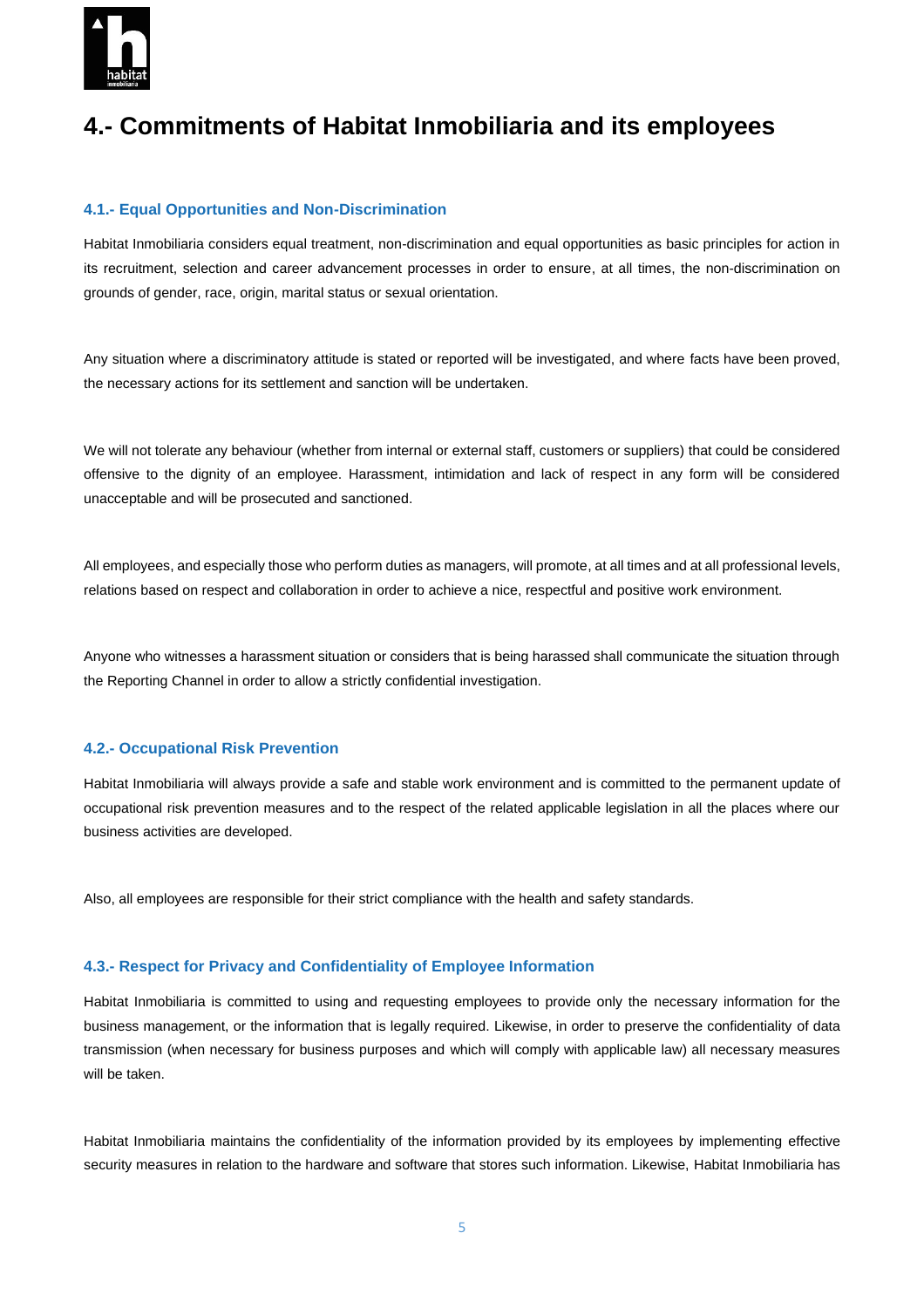

proper backup and contingency plans, aimed at the avoidance of information loss in case of malfunctions in the computer system or comparable situations.

Furthermore, the employees that have access to the information of other employees due to the exercise of their duties will respect the confidentiality of such information and will responsibly and professionally use it.

#### **4.4.- Intellectual Property**

Any invention, drawing, design, line of research, system, software, or any other information or document produced by us, as employees in the exercise of our professional activities, will be considered intellectual property of Habitat Inmobiliaria.

Also, the use of intellectual property or patent of third parties is not allowed unless we have a license or the previous consent from the related author or owner.

#### **4.5.- Use of Facilities and Protection of Assets of Habitat Inmobiliaria**

Habitat Inmobiliaria makes available to us, as employees, facilities, resources and tools for the exercise of our duties, which will not be used for illicit or personal purposes.

All of us at Habitat Inmobiliaria respect the specific rules on the use of corporate e-mail, internet access and other similar available possibilities, and will under no circumstances unduly use the mentioned resources for matters that are not related to our professional activities.

Also, if in the exercise of our professional duties, we have to use Habitat Inmobiliaria's resources or incur in a business related expenditure, such action will be in line with the principles of need, prudence and efficiency.

#### **4.6.- Protection of the Image of Habitat Inmobiliaria**

Habitat Inmobiliaria is committed to ensuring the proper use of the name, brand, image and reputation of the company, acting at all times with prudence, Integrity and honesty towards Habitat Inmobiliaria and in defence of its interests.

All of us at Habitat Inmobiliaria will always seek the best interest for the company, will properly use the resources made available to us and will avoid any kind of action that may damage Habitat Inmobiliaria. Accordingly, all publications and opinions expressed by an employee, manager or director of Habitat Inmobiliaria in any public platform, media, social network or opinion forum are personal. Publications or views may not be expressed on behalf of the company without the prior authorisation of the relevant decision-makers.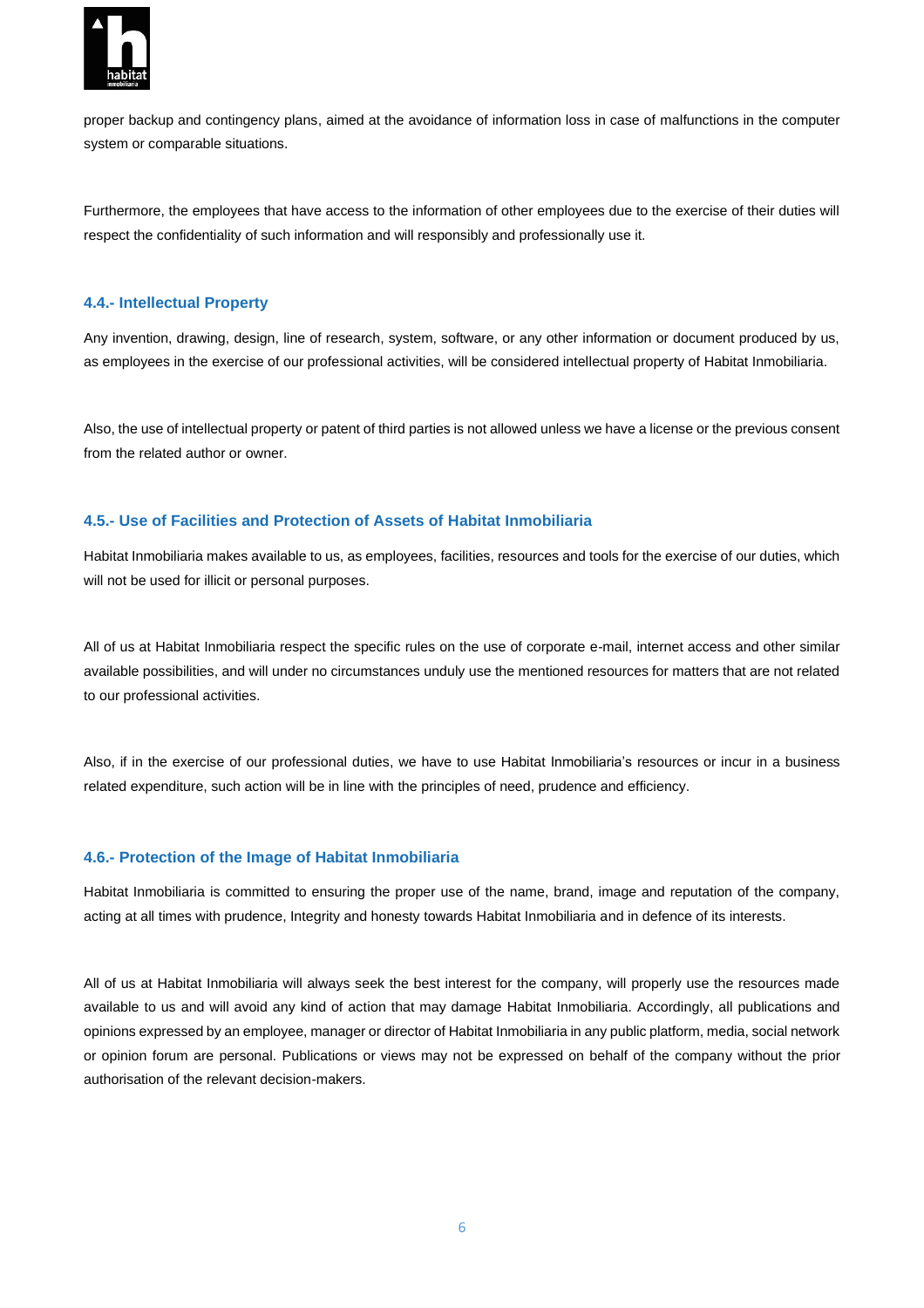

### **5.- Relations with Third Parties**

#### **5.1.- Gifts, Courtesies and Compensations**

Habitat Inmobiliaria does not, directly or indirectly, offer or promise any cash or in-kind gifts, invitations, favours, attentions or other benefits to third parties in the exercise of its professional activity, unless symbolic in nature and with a limited value of 180 euros per year. These actions will not intend to influence the acts of the recipient in order to obtain a benefit for Habitat Inmobiliaria or any third party.

It is important to know that it is not only forbidden to offer, promise or give any valuable good but also to ask for, accept or receive it as a compensation for performing or failing to perform any act as a benefit or advantage to any third party.

Specially, it is categorically forbidden to offer public officers, politicians and other public institutions representatives any gift, invitation or any valuable good that may compromise their Independence or integrity.

In case of doubt on the reasonableness or acceptability of a gift or invitation, we shall consult the situation with our manager, or with Human Resources Management, who will report the query to the Compliance Officer when appropriate.

#### **5.2.- Confidentiality**

Habitat Inmobiliaria is committed to preserving the confidentiality of the third-party data, with the exception of legal, administrative or judicial duties that imply the obligation to transfer the mentioned data to entities or to make them public. Likewise, the company guarantees the right of the related third parties to obtain access and to promote the modification or correction of data as per the legislation in force.

Habitat Inmobiliaria maintains the confidentiality of the information provided by third parties by implementing effective security measures in relation to the hardware and software that stores such information. Likewise, Habitat Inmobiliaria has proper backup and contingency plans, aimed at the avoidance of information loss in case of malfunctions in the computer system or comparable situations.

It is forbidden to use the available confidential information of third parties and the use of inside information from third parties that may affect business secrecy.

When an employee leaves the company for any reason, that employee shall return all the confidential information and materials obtained during its relation with the company and that belong to Habitat Inmobiliaria, its clients and any other third parties.

In general, all employees of Habitat Inmobiliaria have the duty of professional secrecy on the information and non-public data that are available to us as a consequence of the exercise of our activities and that come from clients, suppliers, the company, employees and managers of the company or any third party.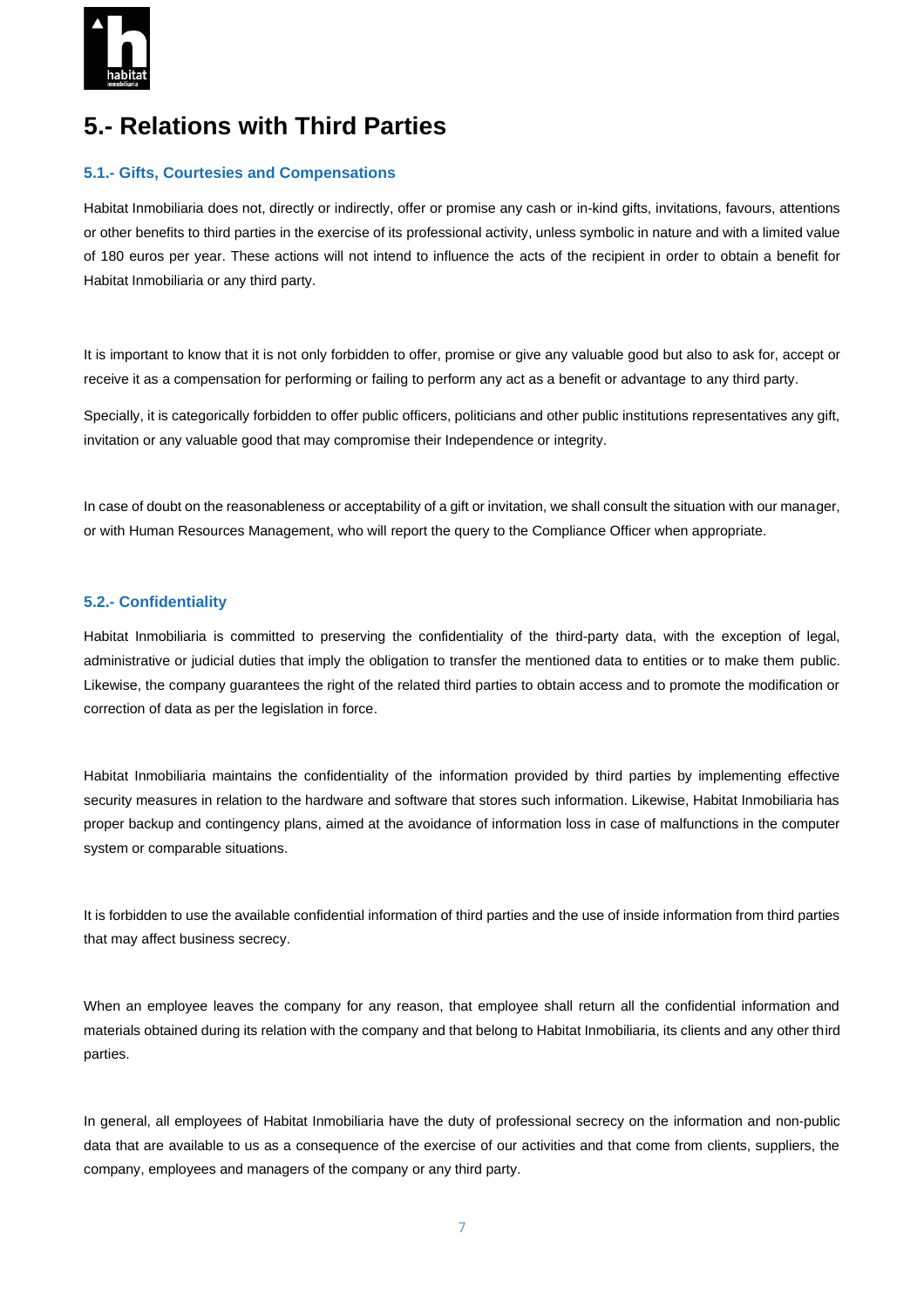

#### **5.3.- Transparency, Value Generation and Governance**

The corporate behaviour of Habitat Inmobiliaria in relation to its shareholders, potential investors and other market actors in general is based on the truthful and complete information that expresses the faithful and rigorous image of the company and its business activities.

The business actions and the strategic decisions of Habitat Inmobiliaria are focused on value generation for its shareholders, transparent management, rigorous information, implementation of the best Governance practices for the company and related regulatory compliance in force.

Habitat Inmobiliaria will establish a proper control environment to evaluate and manage the risks of the company, especially those related to its Internal Control System over Financial Reporting (ICSFR) in order to ensure that all transactions of the company are clearly and precisely reflected in the accounting records of Habitat Inmobiliaria, and also in the drafting of the financial information.

#### **5.4.- Conflict of Interest**

A conflict of interest is considered to be a situation where the judgment of an individual or the Integrity of an action is unduly influenced by a secondary interest, usually economic or personal.

The employees of Habitat Inmobiliaria are committed to acting with Integrity and in good faith in the activities related to our professional activity. As a result, we do not undertake activities that may derive into a conflict of interest with the company or that could be interpreted as such. Accordingly, we will act in a way that ensures that our personal interests, or those of our relatives or affiliates, do not override the interests of the company and of our clients.

All employees shall inform our manager and the Compliance Committee, of the relations that could potentially derive in a conflict of interest with Habitat Inmobiliaria, and the company shall confidentially evaluate and address such situations.

#### **5.5.- Relations with Clients, Suppliers and Service Providers**

Habitat Inmobiliaria assumes the strong commitment to develop our business in an honest and transparent manner and with full compliance of all the applicable regulation, including among others, anticorruption regulation. Likewise, employees and intermediaries with whom we establish a commercial relation are expected and required to behave in an upright, impartial, honest and according to the general ethical principles of Habitat Inmobiliaria manner, and we are required not to attract business by means of illegal or unethical activities, or by actions that could break the rules stated in the present Code or in the applicable regulation.

The choice of suppliers and service providers at Habitat Inmobiliaria will always be transparent and objective and will avoid any situation that may affect the impartiality or objectivity of the people related to it. Consequently, the employees directly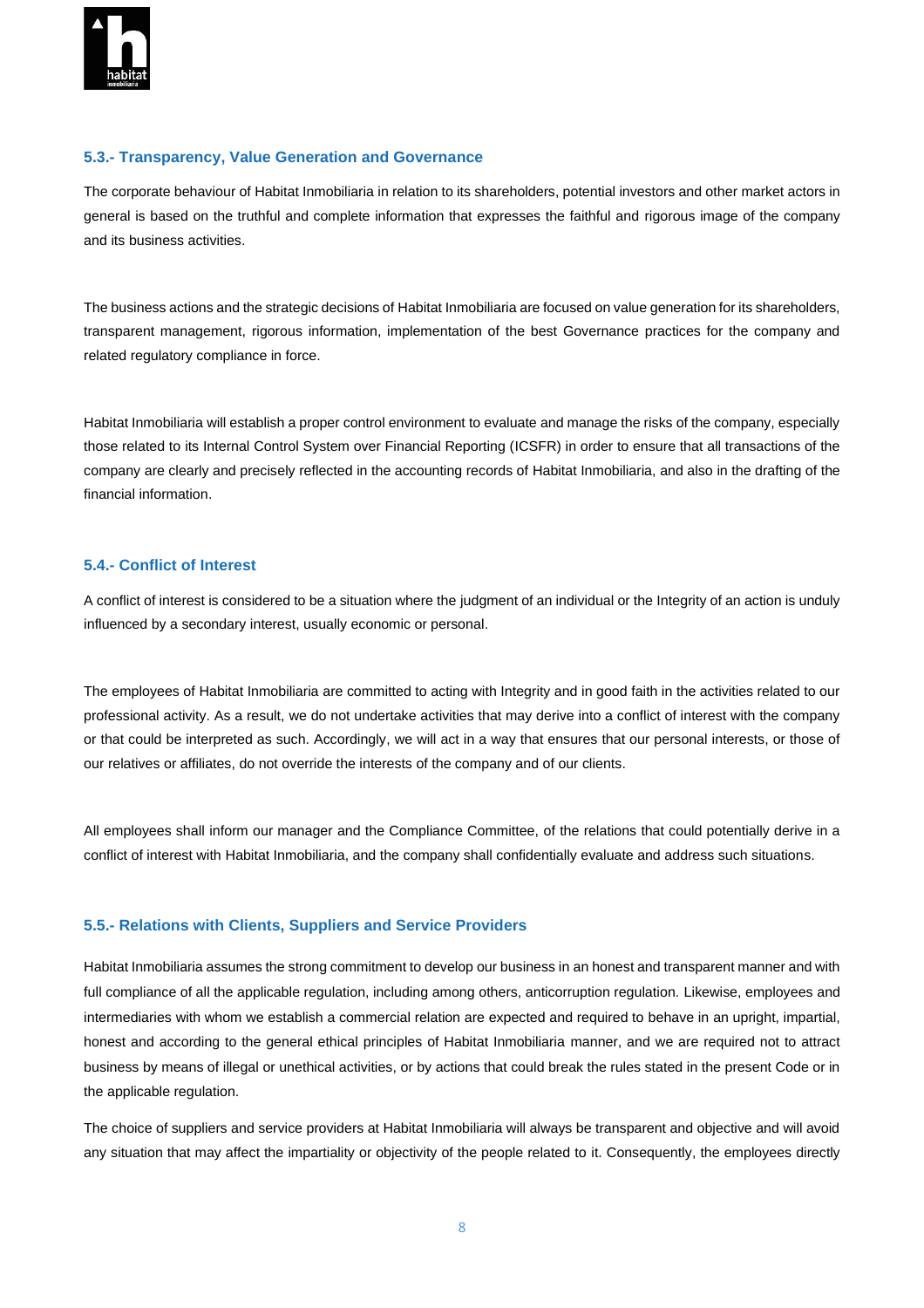

involved in decision making processes in relation to the procurement of supplies and services or its economic conditions will avoid any interference that may affect their objectivity or impartiality.

Likewise, and wherever possible, we will avoid exclusivity situations with a supplier. Relations shall be based on the principles of Integrity, professionality and transparency. Accordingly, Habitat Inmobiliaria has established tendering procedures that are applied to the procurement of services with third parties in order to ensure objectivity, appropriateness and competition in the choice of its commercial suppliers.

Also, Habitat Inmobiliaria promotes honesty with our clients by always providing truthful, clear and rigorous information in relation to the commercialization and price of our products. Likewise, our advertising shall also be truthful, legal and honest.

#### **5.6.- Free Competition and Antitrust Practices**

Habitat Inmobiliaria ensures the exercise of free competition. Our goal is to achieve our business objectives by means of ethical business practices and always within the law.

We safeguard our confidential information but also that of our collaborators, suppliers, clients and/or third parties in order to avoid unfair competition. Similarly, we are prohibited from unlawfully obtaining information from our competitors, agreeing prices with our competitors and from unlawfully acting against market freedom.

#### **5.7.- Inspection Actions Carried out by Official Institutions and Public Bodies**

Habitat Inmobiliaria collaborates with the authorities, regulators and supervisory bodies and is committed to providing all the information requested from them in a clear and rigorous manner, and always respecting the principles of transparency and cooperation.

## **6.- Implementation and Monitoring of Compliance with the Code of Ethics**

#### **6.1.- Communication Channels**

Any doubt in relation to the implementation of the present Code, shall be communicated to your direct supervisor or the Compliance Officer, who is responsible for compliance and internal control and comes under the Legal Affairs General Directorate, who shall report the query to the Legal Affairs General Directorate or the Compliance Committee if necessary.

Likewise, if an employee has to report any infringement or violation of the conducts included in the present Code, the employee shall do so to his supervisor, the Compliance Officer, or by means of the Whistleblowing Channel on: https://buzoncompliance.es.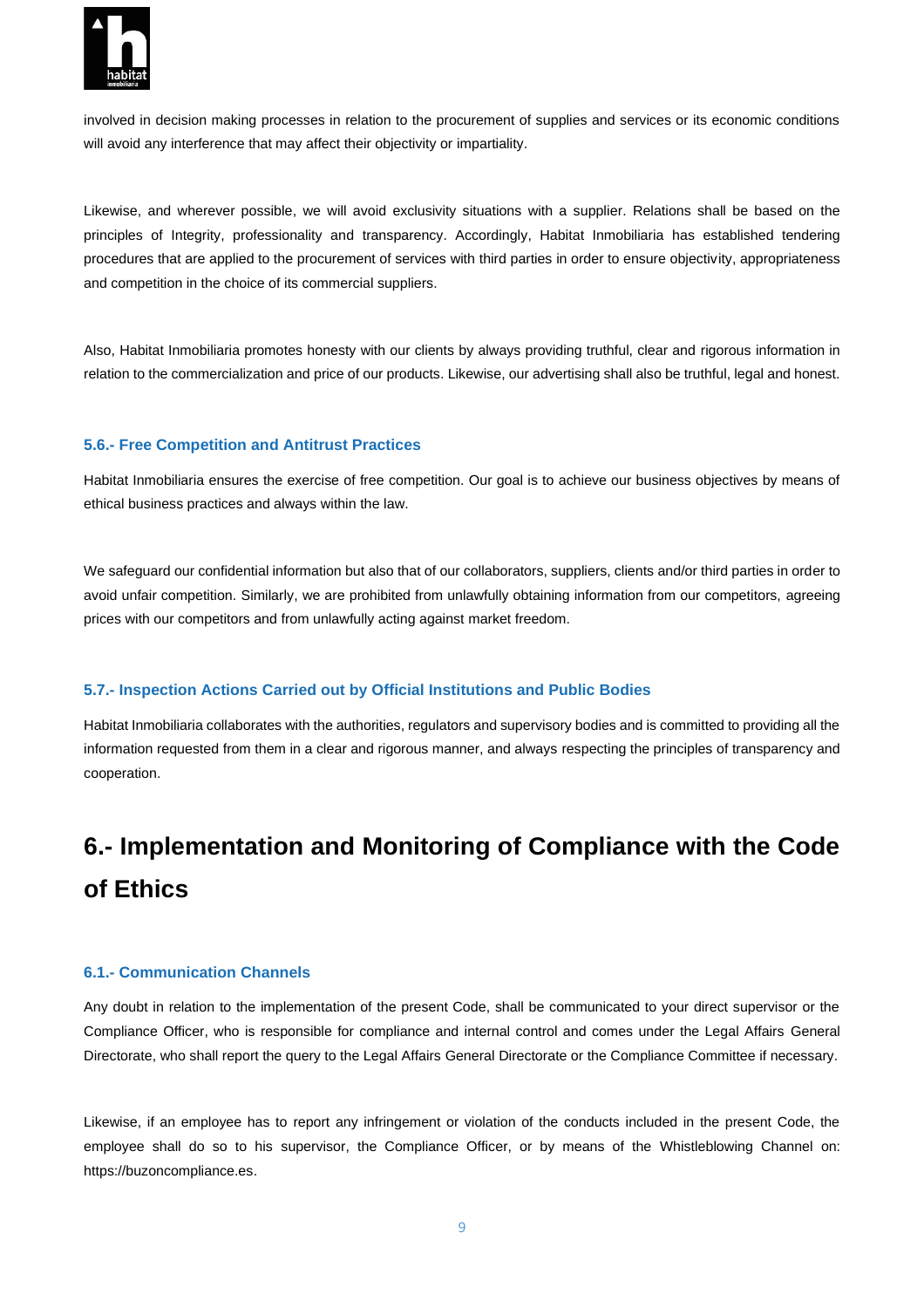

The Compliance Committee will be responsible for the monitoring, and where applicable, the investigation of the situations reported, and may be assisted by the persons or departments it deems necessary.

#### **6.2.- Infringements and Sanctions**

Nobody, irrespective of their level or position, is entitled to request a professional to do an act that is illegal or that is contrary to what is set out in the Code.

If a specific conduct is not included in our Code of Ethics but can be considered contrary to the basic principles stated in the Code, it may be analyzed by the Control Committee, who will consider the use of disciplinary measures.

Infringements of the present Code will be sanctioned, upon proposal from the Compliance Committee, in accordance with current legislation, without prejudice to the potential administrative or criminal liability, including the end of the contractual relation with third parties, and in the case of employees, the implementation of disciplinary measures deemed convenient.

If an employee considers he/she is the subject of any action contrary to the present Code, or to the current legislation, such employee shall inform his supervisor or the Compliance Officer for their immediate consideration and monitoring.

Likewise, if we become aware of acts contrary to the present Code or to current legislation undertaken by third parties, including clients and suppliers, we shall inform the Compliance Committee through the Reporting Channel to allow an investigation to verify the accuracy of the report, and where applicable, to allow appropriate measures to be taken.

Habitat Inmobiliaria carefully considers any type of report on misconduct. We confidentially investigate it and implement appropriate measures if the misconduct is confirmed. We also appreciate any kind of support in identifying the potential infringements by providing special protection and confidentiality in order to avoid retaliatory responses.

Likewise, false or baseless accusations and lack of cooperation during the investigation of an infringement might be considered as a violation of the present Code.

In any case, the infringement procedure shall be governed by respect for fundamental rights and by guarantees inherent to any infringement procedure.

The Compliance Committee shall ensure, as per current legislation, the confidentiality of communications of potential illicit acts which they may receive.